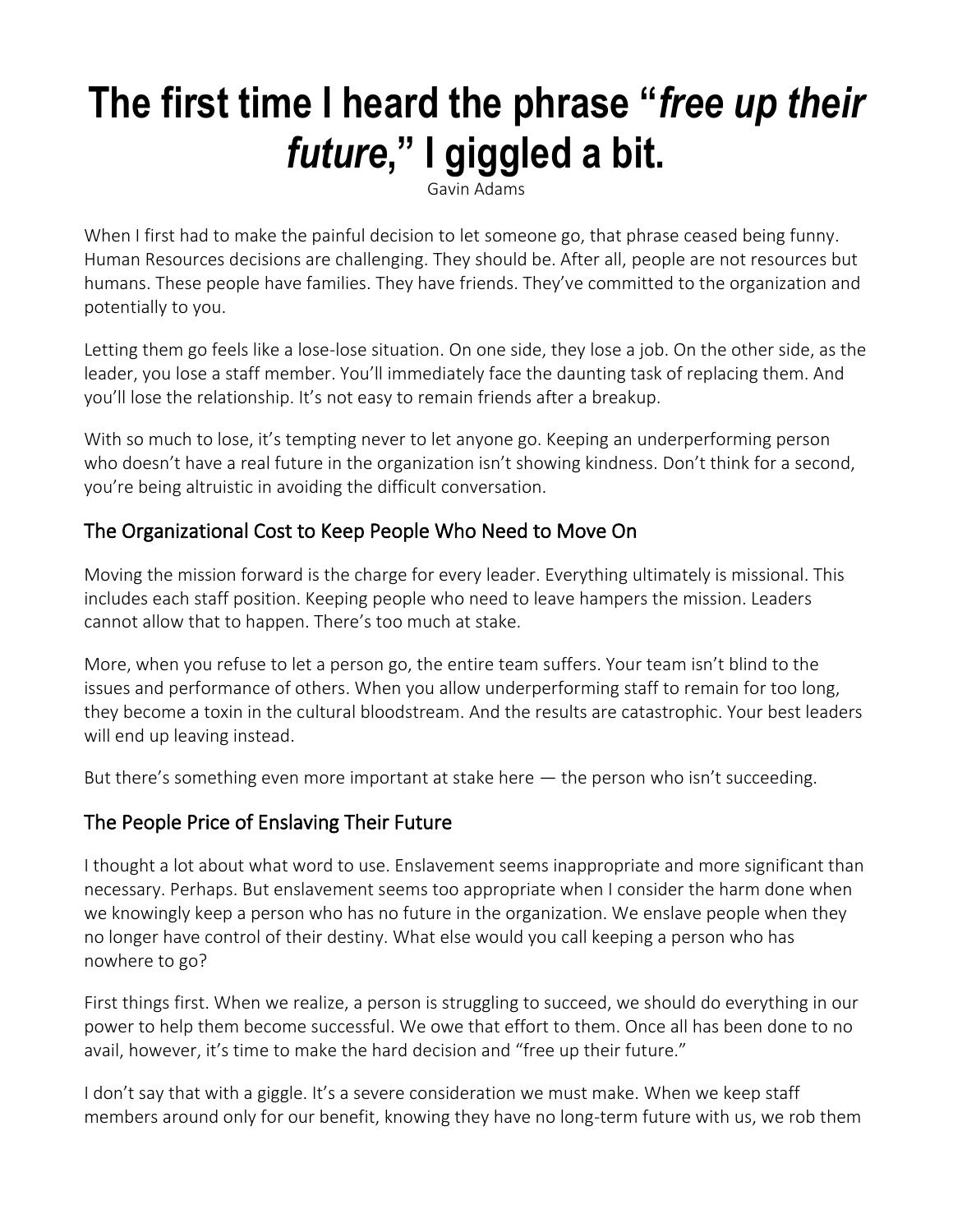of what could be best for them. Every passing day that we hesitate or avoid the difficult conversation is a day they lose for their future.

When we keep staff members who need to move on, we are literally robbing them of what could and should be true in their work lives.

## The Process of Freeing Up Their Future

During my leadership tenure, I've had the unfortunate task of firing several people. In every single case, I did what I could to help them succeed in the role. But when I realized they didn't have a longterm future in our organization, I had no choice but to let them go.

## With each individual, the process was similar:

## 1. Start with a few lovingly clear conversations.

No staff member should ever feel surprised by a pink slip. Of course, no matter how clear you are, the person will act surprised if they eventually are let go. That's part of the painful process. But as far as it depends on you, be transparent throughout the journey. Be loving, but be very, very clear. Too many leaders dance around the issue allowing confusion to seep into the expectation. Be clear. Be loving but be clear.

Also, it's often helpful to have a third-party present for these conversations. This individual can help ensure the communication and next steps are clear.

## 2. Help them become successful.

Fund development opportunities. Read books together. Connect them with other leaders who may serve as a mentor. If they are on your team, they are your responsibility. We owe it to our staff members to support their success. We cannot skip this part of the process.

## 3. Maintain close contact with the team member.

As you work to develop their skills or approach, it's imperative to remain connected. Your proximity will show support and reveal progress.

## 4. Set up regular and frequent check-up meetings.

Once the initial conversation is had, proactively set up weekly check-in meetings to gauge progress and offer additional support. Again, as the leader, we owe it to the struggling staff member to support their development.

## 5. Present a plan.

If noticeable progress is not seen, create a detailed 30, 60, or 90-day plan. This plan must include specific and scheduled tasks and behaviors. Clarity is kindness. People deserve to know where they stand and what will happen if they do not perform. If you find yourself in this position, bring the plan in written form for both parties to sign. Again, seek clarity. And be sure the consequences for failing the program are clear, too. And have a third-party present for this conversation.